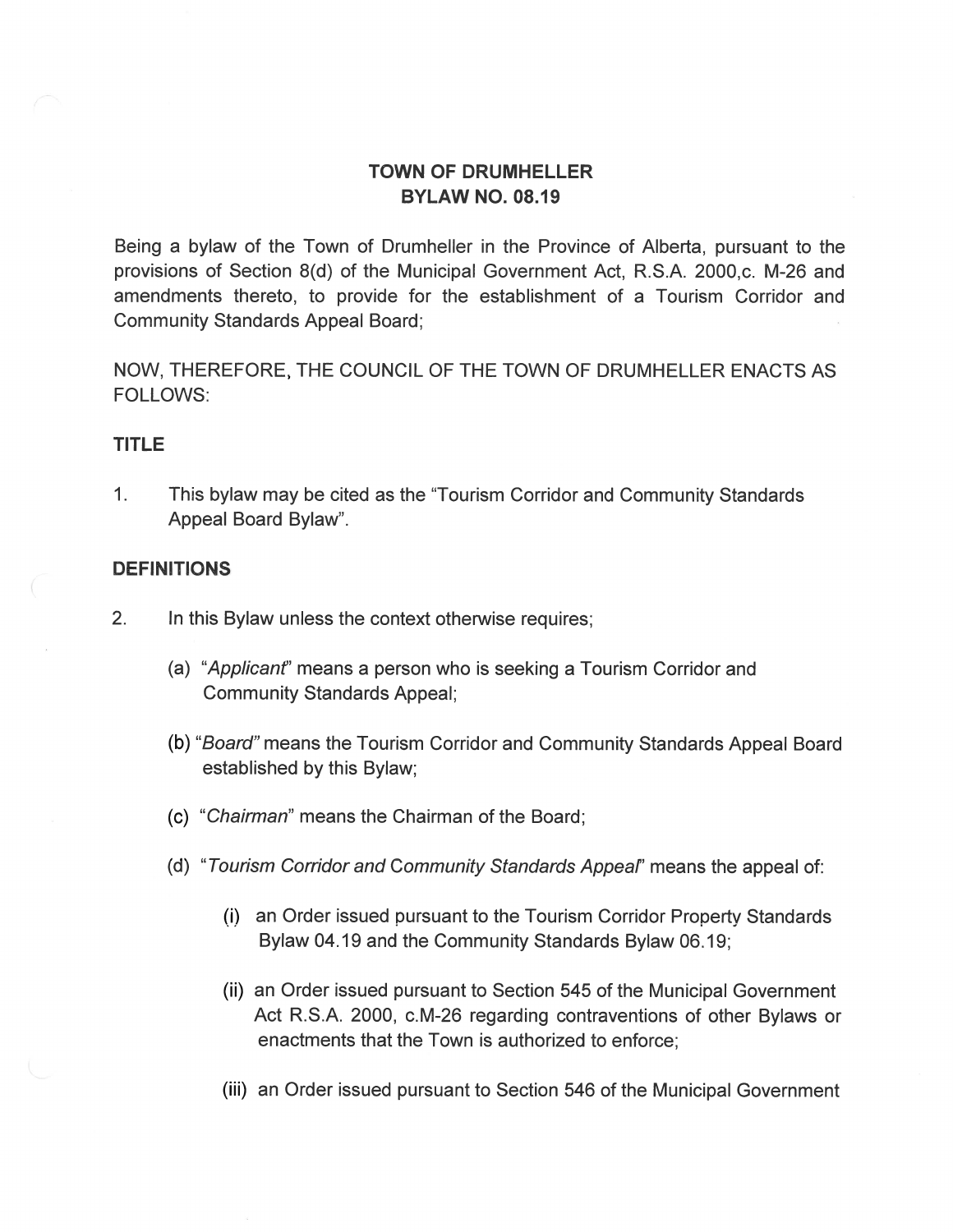Act R.S.A. 2000, c.M-26; or

(iv) an Order issued under the Weed Control Act, R.S.A. 2008, c.W-5-1.

- (e) "Council" means the Municipal Council of the Town;
- (f) "Order" means a written Order identifying a contravention of these Bylaws and stipulating the actions that the Owner or Occupier shall take to remedy the contravention.
- $(q)$  "Town" means the Town of Drumheller, a municipal corporation and, where the context so requires, the area included within the boundaries of the said Municipal Corporation.

## ESTABLISHMENT OF THE COMMUNITY STANDARDS APPEAL BOARD

- $3.$ (a) There is hereby established a Tourism Corridor and Community Standards Appeal Board which shall have jurisdiction to hear and determine all appeals submitted by Applicants to the Town of Drumheller.
	- (i) The Board shall be a Committee of Council.

(b) Council shall each year appoint by resolution not less than three members of Council to act as a Board of Appeal to review any Order issued under the Tourism Corridor Property Standards Bylaw 04.19 and the Community Standards Bylaw 06.19 and Sections 545 and 546 of the Municipal Government Act R.S.A. 2000, c.M-26 and the Weed Control Act R.S.A. 2008, c.W-5-1.

(c) In the event that any member of the Board is not in attendance at a meeting of the Board, any other member of Council may sit as substitute for that member on the Board.

(d) The Chairman shall be elected by the members of the Board and they shall be entitled to vote in all decisions made by the Board.

(e) In the event that the Chairman is not in attendance at a meeting of the Board, the members present may elect a chairman who shall chair the meeting of the Board for the duration of that meeting only.

(f) Two members present shall constitute a quorum.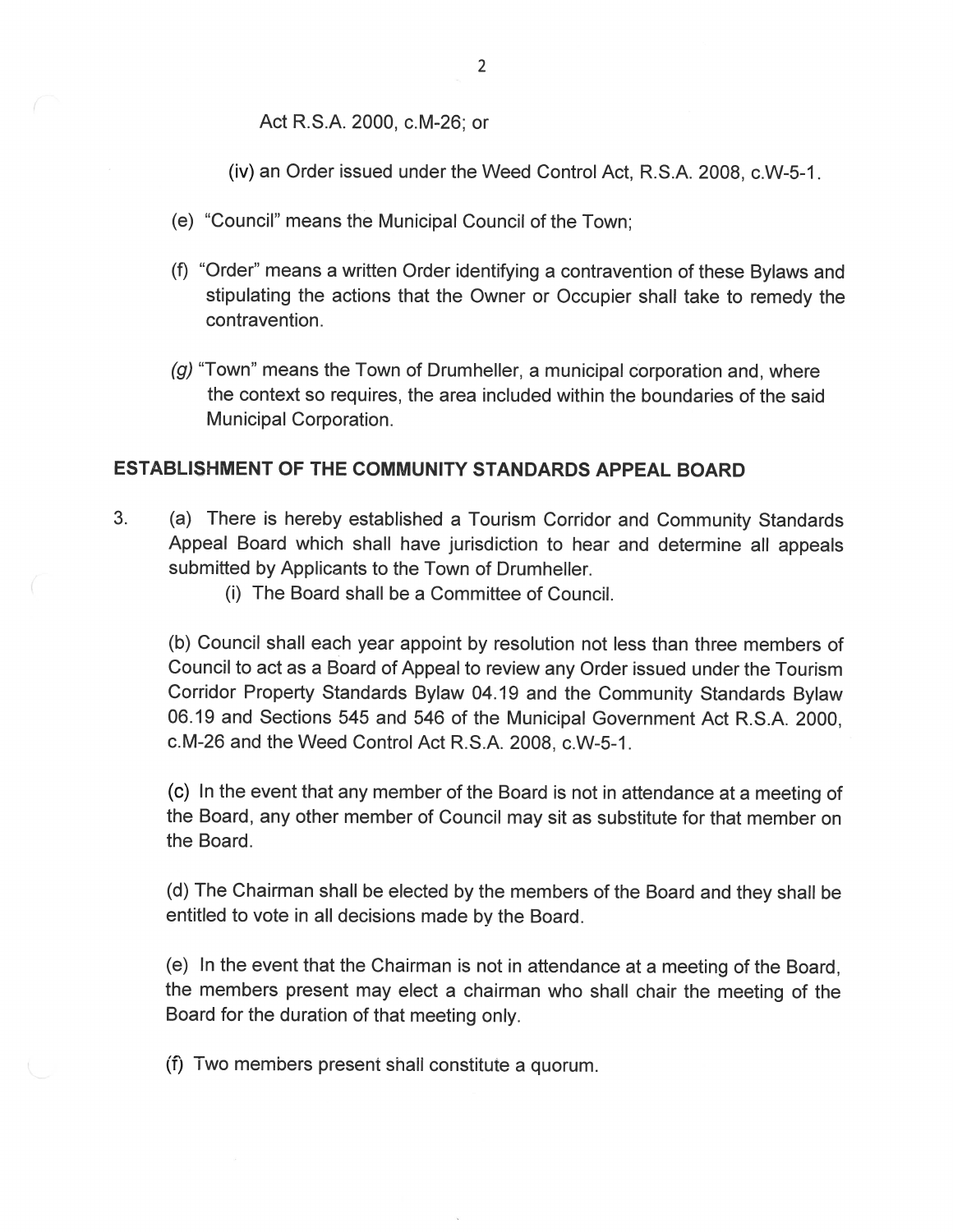(g) The Board may establish its own rules of procedure.

# APPEAL OF ORDERS ISSUED UNDER THE WEED CONTROL ACT, RSA. 2008,  $c.W-5.1$

 $4.$ (a) Any Notice of Appeal filed with respect to a Weed Notice shall be accompanied by a deposit in the amount of \$500.00, which shall be refunded if the applicant's appeal is successful.

(b) A Notice of Appeal will not be considered as having been filed unless the notice of appeal and fee referred to in Subsection (1) above have been received by the Town of Drumheller within ten (10) days of receiving the Order.

(c) The fee referred to in Subsection (1) above shall not be waived under any circumstances.

(d) The Town of Drumheller shall, upon receipt of a notice of appeal, set a date for the hearing of the appeal which hearing shall be held within five (5) days from the day of receipt of the Notice of Appeal pursuant to the provisions set out in the Weed Control Regulation 19/2010.

(e) After reviewing the Order, the Board may confirm, rescind or vary the Order.

APPEAL OF ORDERS UNDER SECTION 545 AND 546 OF THE MUNICIPAL GOVERNMENT ACT, RSA. 2000, c.M-26 AND THE TOURISM CORRIDOR PROPERTY STANDARDS BYLAW 04.19 AND THE COMMUNITY STANDARDS **BYLAW 06.19** 

5. (a) Any notice of appeal filed with respect to a Remedial Order shall be accompanied by a deposit in the amount of \$250.00, which shall be refunded if the applicant's appeal is successful.

(b) A person to whom an Order is directed may seek a review of the Order by filing a Notice of Appeal will not be considered as having been filed unless the notice of appeal and fee referred to in Subsection (1) above have been received by the Town of Drumheller within fourteen (14) days of receiving the Order issued under the provisions of Section 545 of the Municipal Government Act R.S.A. 2000, c.M-26, and within seven (7) days of receiving the Order issued under Section 546 Municipal Government Act R.S.A. 2000, c.M-26.